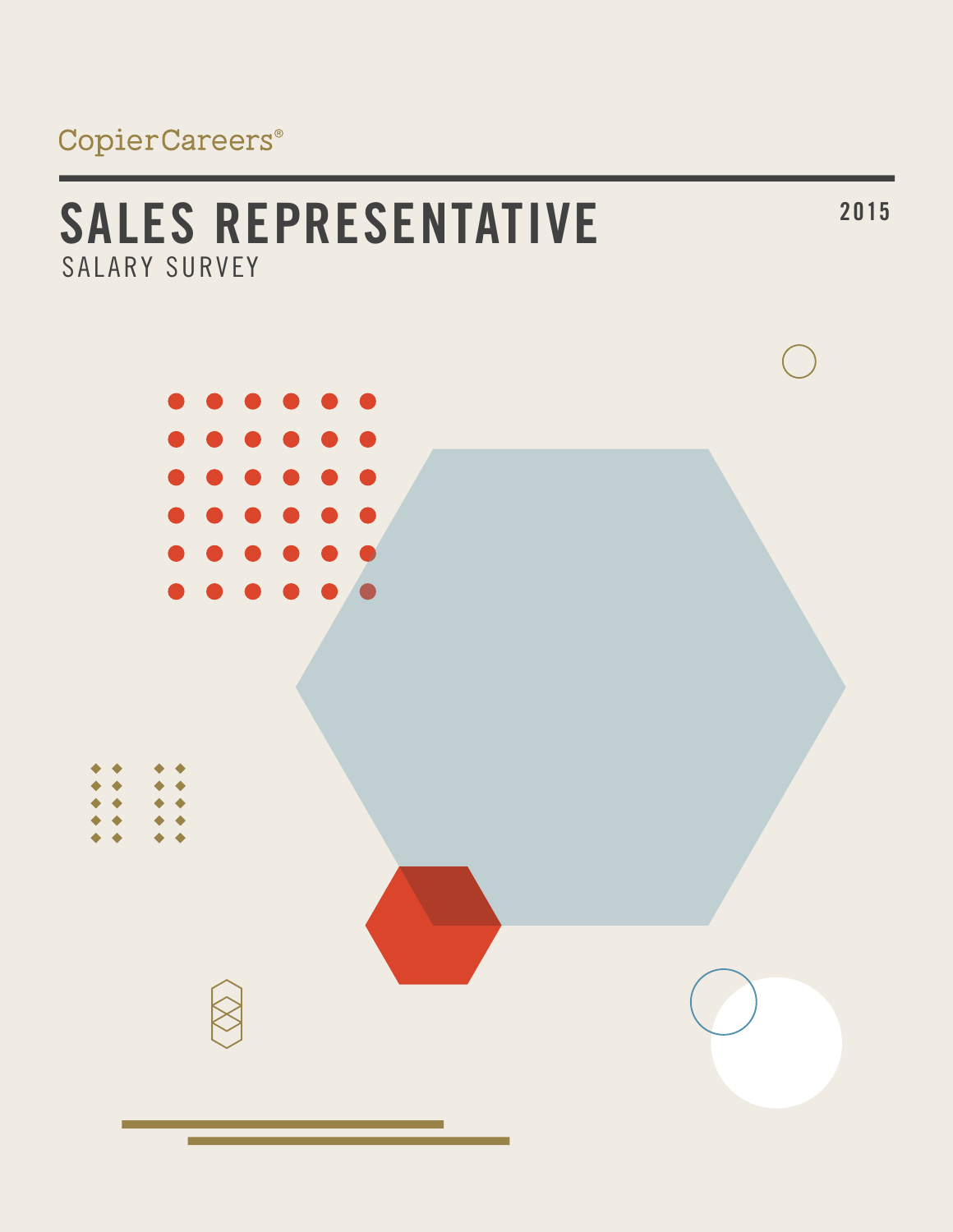



**For copier channel sales professionals and their employers, 2015 has been a strange year.**  Individual income growth has flatlined, but with average compensation in the low six figures, few people are complaining. Organizations face stagnation as their most successful reps discover that tending existing accounts is preferable to hunting for new business. While dealers are eager to kickstart growth by recruiting and hiring experienced reps, experienced reps are more reluctant than ever to leave their current positions and start fresh with a new employer.

To put it bluntly, the biggest barrier to our future growth is our present-day success. While just a few years ago dealership were tightening their belts, today most organizations know exactly where the next meal is coming from. The challenge for both dealers and sales reps is not figuring out how to stay fed. On the contrary, it's figuring out how to stay hungry.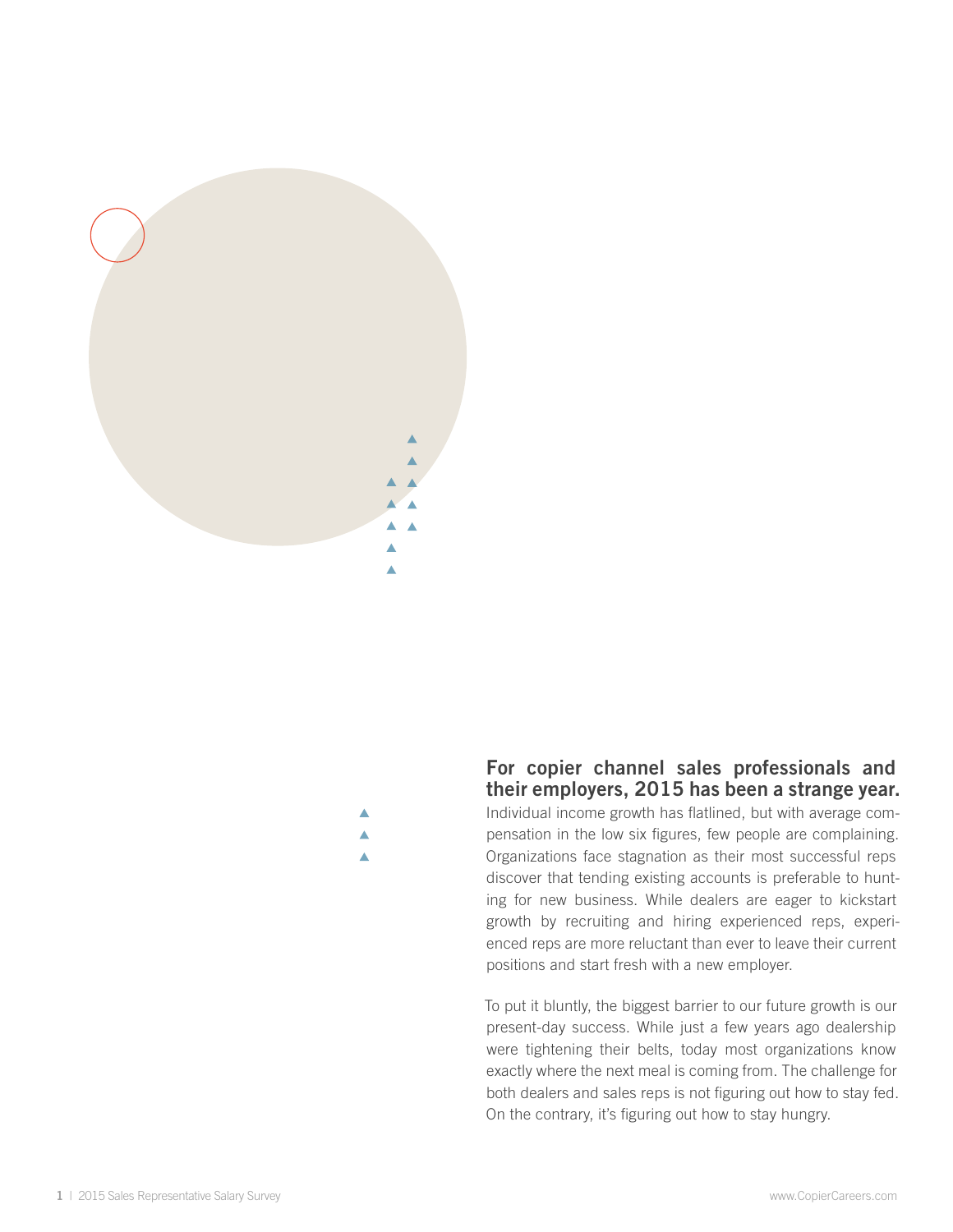

**COPIER CHANNEL SALES PROFESSIONALS PARTICIPATED IN OUR 2015 SALES REPRESENTATIVE SALARY SURVEY**

> **Since 2002, Copier Careers has conducted annual surveys of copier channel service technicians, service & operations managers, and sales managers.** In 2011 we added a fourth salary survey for copier sales representatives. Our sales rep survey is briefonly four questions— and it focuses exclusively on what matters most to sales professionals: money. This year, more than 10,000 copier channel salespeople participated in our survey.

> The survey's respondents work at organizations of all types and sizes. Together, they comprise 1,942 Account Executives; 3,599 MPS/Solution Sales Reps; 1,018 Senior Account Executives; 1,009 Major Account Managers; 399 Government Account Managers; and 301 National Account Managers.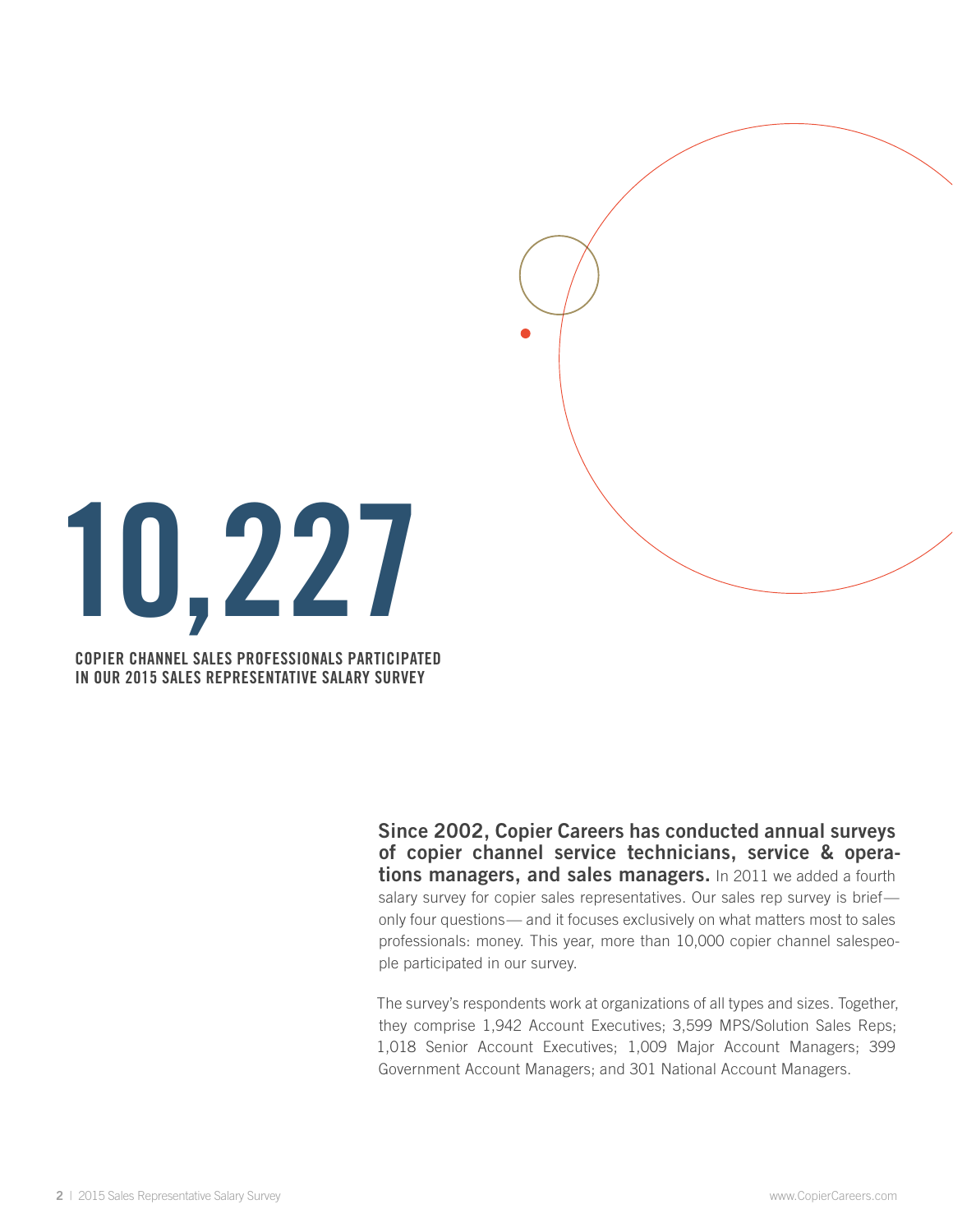

## **AVERAGE total COMPENSATION, all job titles, 2011–2015**

**This year, the average annual base pay for all job titles was \$48,804. Combined with average commissions of \$68,067, that brings total average compensation to \$116,871.** Major Account Managers reported the highest average income (\$131,349 annually), followed by Government Account Managers (\$126,076), MPS/Solution Sales Reps (\$121,859), National Account Managers (\$121,546), Senior Account Executives (\$118,378), and Named Account Managers (\$109,689). Lagging behind the others were Account Executives, with an average annual income of \$89,200.

Quotas have remained stable this year, with only tiny increases since 2014. Account Executives report average monthly quotas of \$37,655, an increase of only \$10 over the past year. MPS/Solution Sales Reps report average quotas of \$44,998 (up \$180 since 2014) and Named Account Managers report quotas of \$59,112 (up \$500 since 2014).

Many dealerships have streamlined and simplified their comp plans over the past few years. However, a separate Copier Careers poll conducted earlier this year found that more than 60 percent of sales reps think there is still room for improvement. "It seems as though each owner decides how to interpret the industry's MPS and MNS compensation plans in a different way," said one poll respondent. "I have worked for three owners in the last 12 years and they all do it differently."

"We're one of the Big Four," wrote another survey participant, "And we can't seem to figure out how to get our MPS/MNS programs to work, let alone how to comp them. Our reps are severely underpaid."

For their part, dealer principals are working to get their compensation formulas right, and many have added staff and software in the back office to bolster their financial analytics. But at this point the problem isn't so much about determining margins on solutions as it is about balancing rewards for past success with incentives for future performance. Now that MPS has made recurring revenue a significant portion of most sales compensation plans, keeping reps motivated to hunt for new business is a formidable challenge.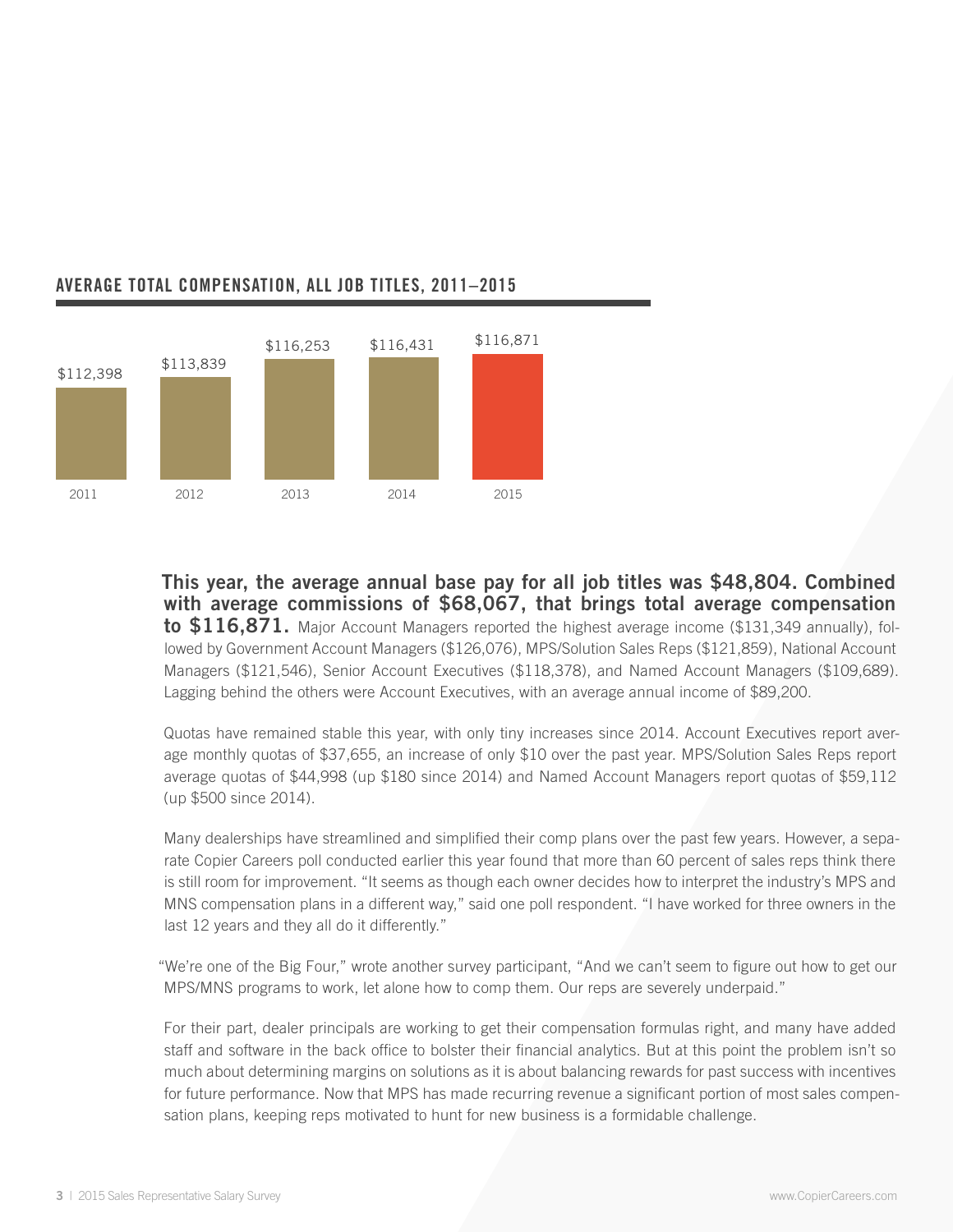# **Average ANNUAL compensation, 2015**

|                                   | <b>Base Pay</b> | Commission | <b>Total</b> |
|-----------------------------------|-----------------|------------|--------------|
| All job titles                    | \$48,804        | \$68,067   | \$116,871    |
|                                   |                 |            |              |
| <b>Account Executive</b>          | \$26,201        | \$62,999   | \$89,200     |
| <b>Named Account Manager</b>      | \$45,801        | \$63,888   | \$109,689    |
| <b>Senior Account Executive</b>   | \$51,802        | \$66,576   | \$118,378    |
| <b>National Account Manager</b>   | \$59,155        | \$62,391   | \$121,546    |
| <b>MPS/Solution Sales Rep</b>     | \$40,178        | \$81,681   | \$121,859    |
| <b>Government Account Manager</b> | \$62,599        | \$63,477   | \$126,076    |
| <b>Major Account Manager</b>      | \$55,890        | \$75,459   | \$131,349    |

## **Number of RESPONDENTS BY JOB TITLE**

| <b>Account Executive</b>      | 1,942  |
|-------------------------------|--------|
| Named Account Manager         | 1,959  |
| Senior Account Executive      | 1,018  |
| National Account Manager      | 301    |
| <b>MPS/Solution Sales Rep</b> | 3,599  |
| Government Account Manager    | 399    |
| Major Account Manager         | 1,009  |
| <b>TOTAL RESPONDENTS</b>      | 10.227 |

## **AVERAGE MONTHLY QUOTA**

| Account Executive             | \$37,655 |
|-------------------------------|----------|
| <b>MPS/Solution Sales Rep</b> | \$44,998 |
| Named Account Manager         | \$59.112 |

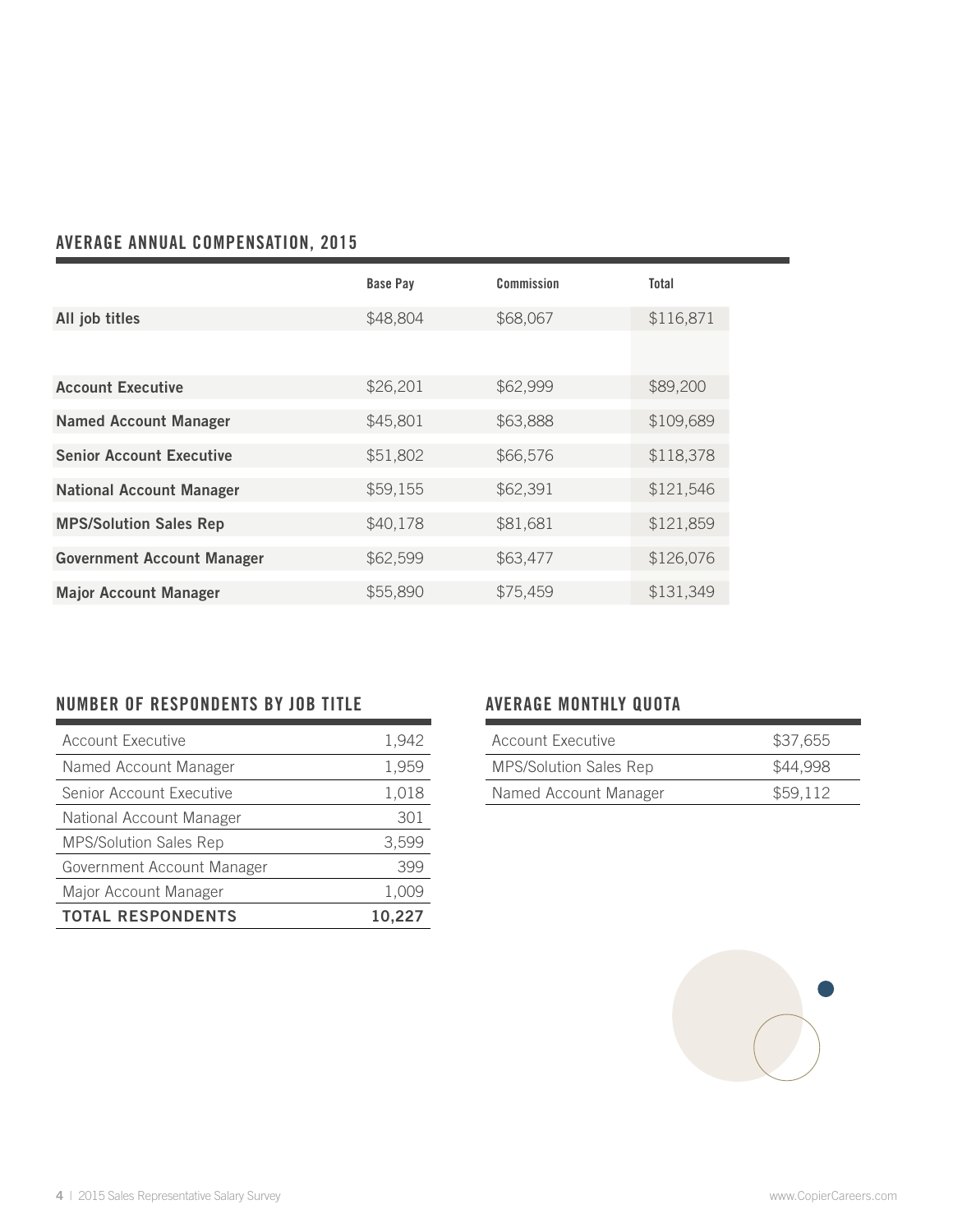### **Does your employer understand how to compensate for mps and mns sales?**

| Yes, our MPS/MNS compensation makes sense for the dealer and the salesperson | .37% |
|------------------------------------------------------------------------------|------|
| Sort of. Our MPS/MNS compensation is okay, but there is room for improvement | 33%  |
| No. Our MPS/MNS compensation does not properly incentivize the sales team    | 30%  |

Poll conducted in June, 2015. Total responses: 2,796

**How do you keep your hunters from becoming farmers?** That's an age-old question that has taken on new significance in the managed services era. The reps who've been most successful at selling solutions over the past few years are now reaping what they've sown in the form of recurring compensation, and are therefore either less willing or less able to hustle for new business, depending on how you look at it. From management's perspective, this looks like a motivation problem: when reps are raking in income from deals they've already made, they get complacent and lose their love of the chase. From the salesperson's perspective, it looks more like a time management problem: when reps have already sold a broad range of solutions to high volume clients, they need to spend a major portion of their time maintaining those relationships and providing customer support, which leaves less time for new business development. Either way you look at it, it's a problem.

Jessica Crowley, Business Development Manager and Senior Recruiter for Copier Careers, notes that finding reps who genuinely enjoy the hunt is a perennial challenge that has become even more difficult as solution selling has matured. "Finding a true hunter is really the holy grail for owners," Crowley says. "Every sales rep says they love to hunt. But do they really love to hunt, or do they love to see the commissions rolling in every month?"

Paul Schwartz, president of Copier Careers, says that many dealership principals are attempting to solve the problem by recruiting more reps. "Unfortunately, the industry is currently facing an enormous staffing shortage," says Schwartz. "The people who already know how to sell solutions are having a lot of success right now, which makes them incredibly difficult to recruit. Hiring inexperienced people and training them is always an option, but it's a slow option—the knowledge required to successfully sell in the copier channel has increased significantly over the past decade. Dealership owners that are looking to expand right now are in a tough place. There's no doubt that the shortage of experienced staff is holding some dealerships back."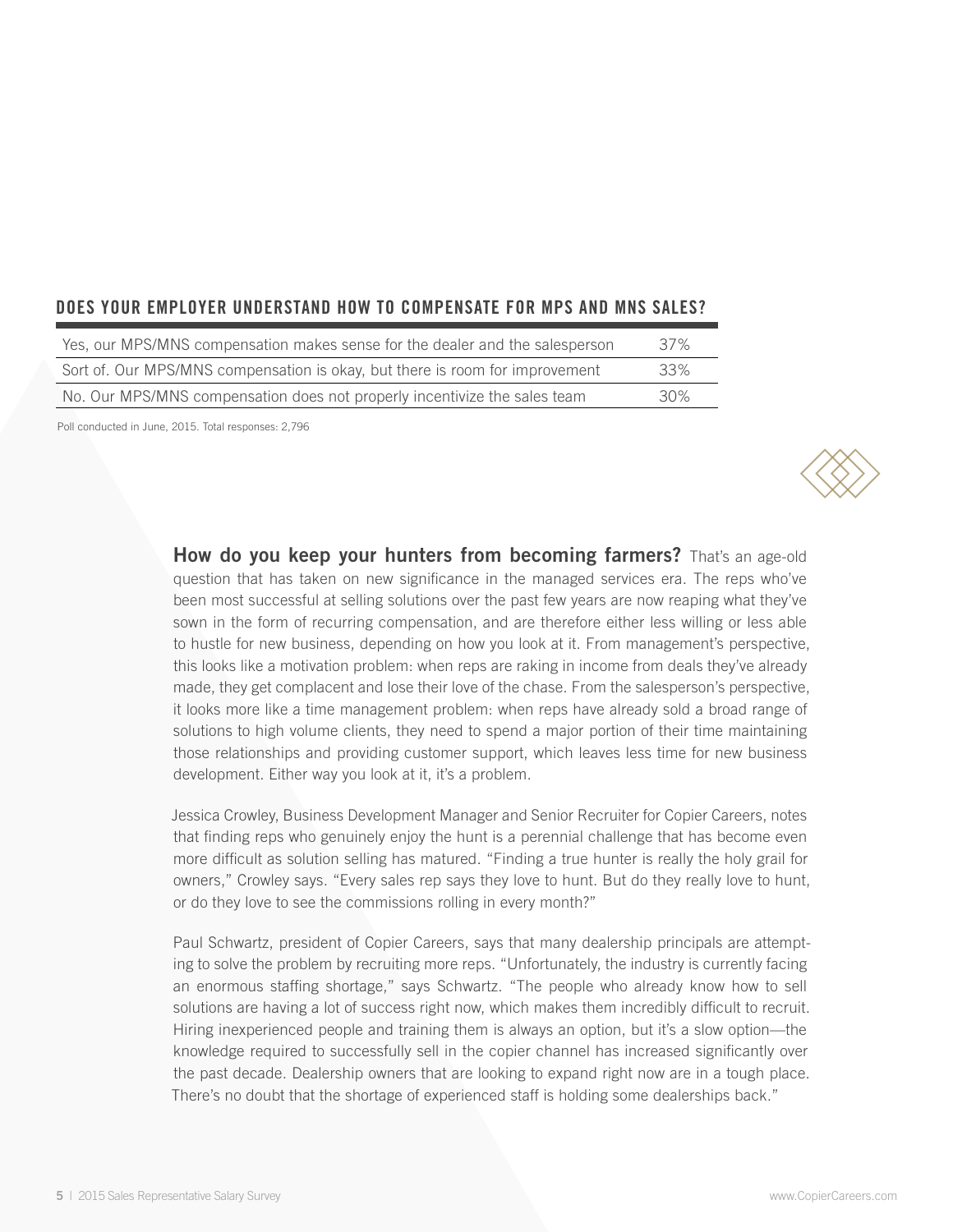**EVERY SALES REP SAYS THEY LOVE TO HUNT. BUT DO THEY REALLY LOVE TO HUNT, OR DO THEY LOVE TO SEE THE COMMISSIONS ROLLING IN EVERY MONTH? "**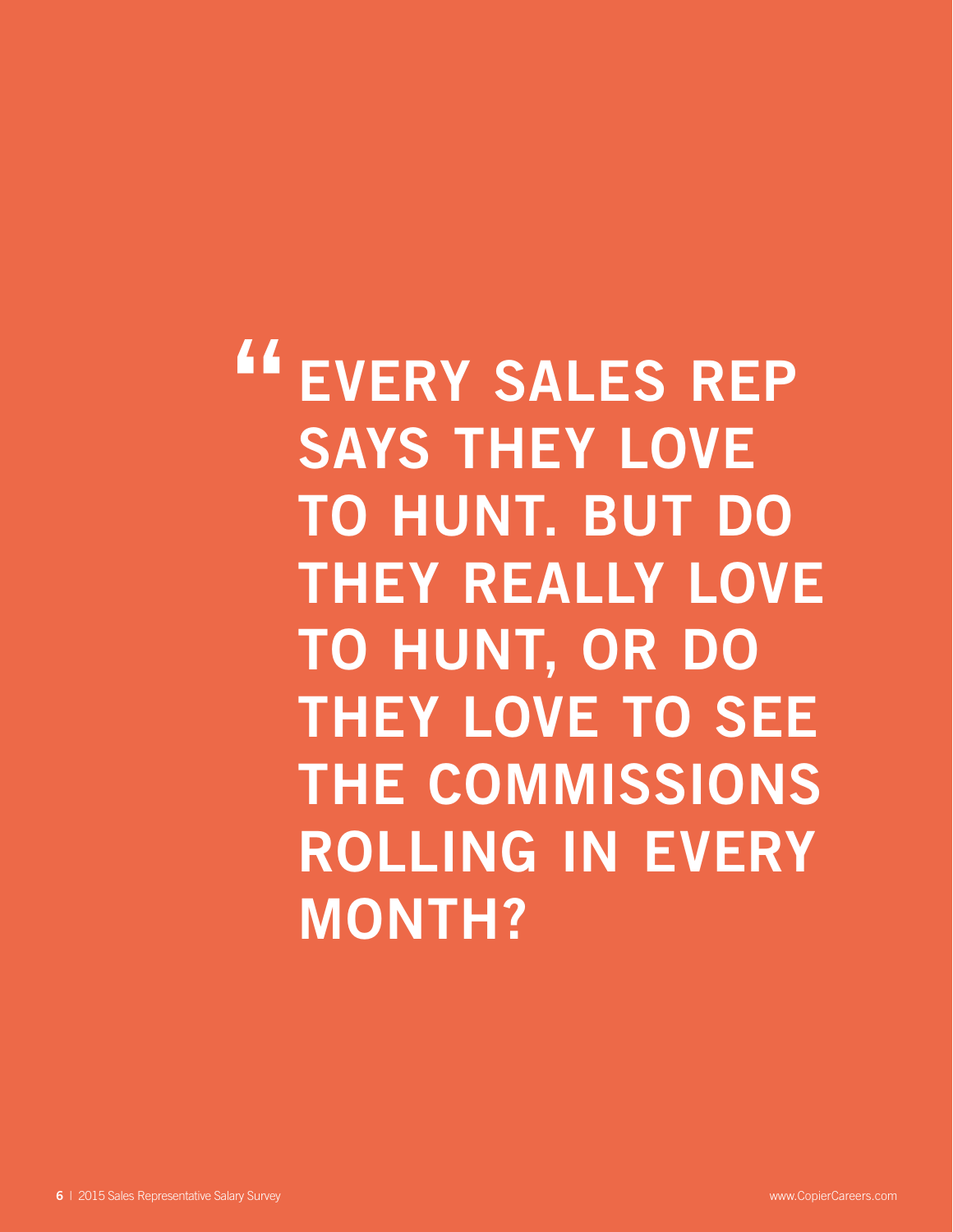#### **Do you see sales in the copier channel more as a long-term career or as a stepping stone to another industry?**

| Long-term career |     |
|------------------|-----|
| Stepping stone   | 10% |
| Other            | 3%  |

Poll conducted in October, 2015. Total responses: 2,836

**As a result of MPS and MNS annuities, sales reps are now staying at their current jobs longer because the cost of leaving—and thus leaving behind their recurring income streams—has gotten higher.** In addition, it appears that they are staying in the copier channel longer. A recent poll on CopierCareers.com of more than 2,800 people found that 87 percent of respondents view copier sales as a longterm career path.

"MPS made us a great industry for the long term," said one poll respondent. "You can now sell anything to anyone."



 $\bullet$   $\bullet$   $\bullet$ 

When successful sales reps do leave their jobs, it is often a response to a dealership's inability to provide adequate service and support.

"We have worked with many salespeople who are seeking new positions because their companies can't deliver on solutions," says Crowley. "A few years ago, salespeople were eager to work for dealerships that carried the widest possible range of solutions. Now that a wide range of solutions is the norm, salespeople are much more sensitive to the quality of the service. They still want to be able to sell a broad variety of solutions, but only if their companies have the capacity to deliver. Nobody wants to sell a solution that doesn't work."

"I hear a lot of frustration from sales reps when they feel their companies can't deliver on the promises they've made to their customers," adds Schwartz. "When dealerships can't support their solutions, the sales rep is the one who pays the price. As solutions have become more sophisticated, sales reps are increasingly adamant about working only for companies that offer the highest level of service and support."